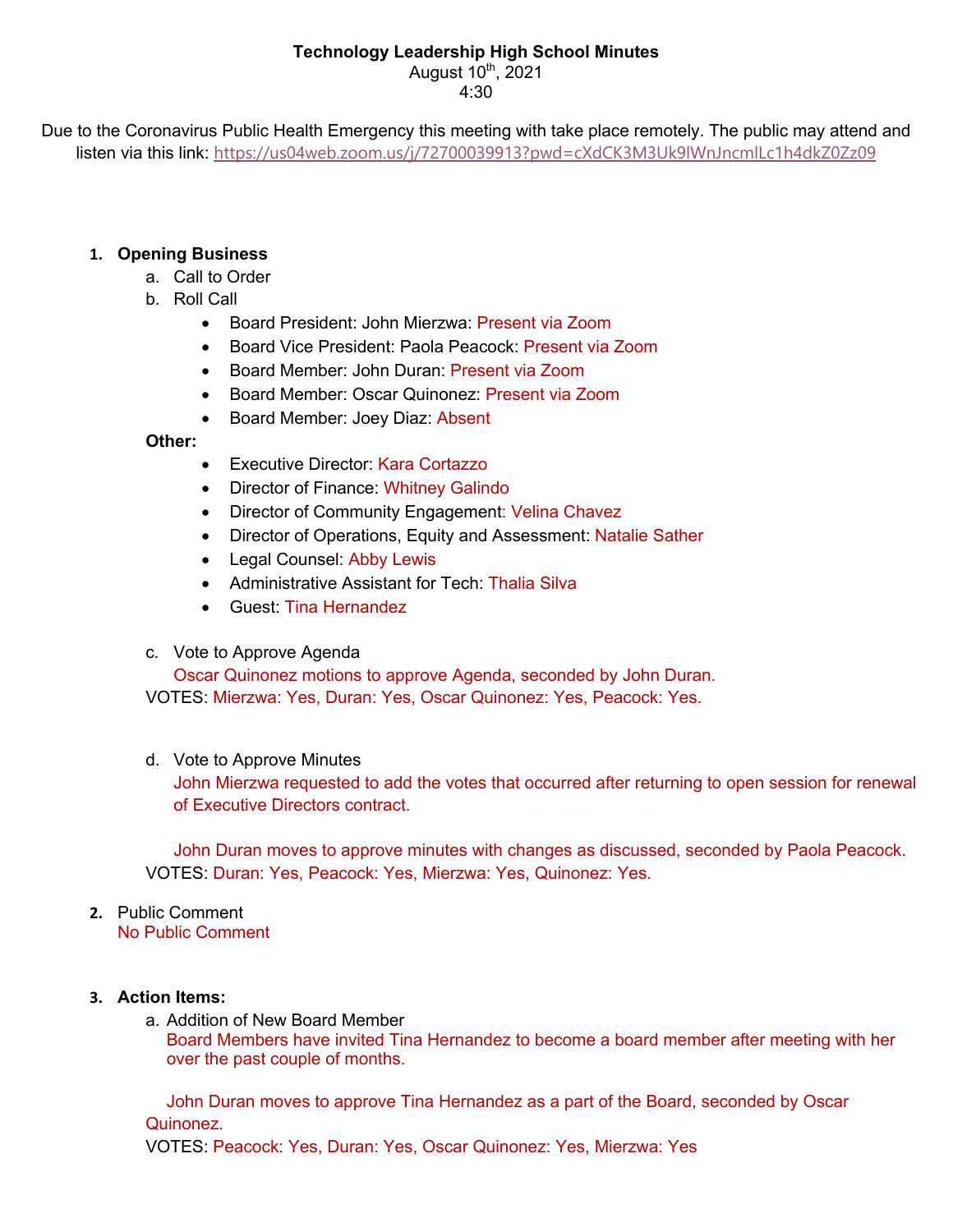b. Open Meetings Act

Abby Lewis presented the annual Open Meetings Act Resolution and reviewed the new updates with board members.

Oscar Quinonez motions to approve Open Meetings Act Resolution, seconded by Paola Peacock. VOTES: Duran: Yes, Peacock: Yes, Oscar Quinonez: Yes, Mierzwa: Yes, Hernandez: Yes.

c. Ethical Misconduct and Child Abuse Reporting Policy

Legal Counsel presented the Ethical Misconduct and Child Abuse Reporting Policy. The purpose of this Policy is to fulfill with New Mexico law regarding ethical misconduct in public schools, as well as the reporting of child abuse by school personnel.

Paola Peacock moves to approve Ethical Misconduct and Child Abuse Reporting Policy, seconded by Tina Hernandez.

VOTES: Mierzwa: Yes, Duran: Yes, Peacock: Yes, Hernandez: Yes, Quinonez: Yes.

d. Updated Student Discipline Policy This policy is outlining the school's rules to maintain a safe environment at the school for students, staff, parents/guardians, and visitors. Legal Counsel discussed the updates on section IX and XI with Board Members.

John Duran moves to approve Student Discipline Policy, seconded by Tina Hernandez. VOTES: Mierzwa: Yes, Quinonez: Yes, Peacock: Yes, Duran: Yes, Hernandez: Yes.

e. Updated Return to School Policy

The purpose of this policy is to set the guidelines by which a student and staff members who has experienced any of the scenarios mentioned to return to the school premises. Legal Counsel reviewed the updates on sections B, C, and I with board members.

f. COVID Safe Policies and Procedures The purpose of this document is to provide an outline of the requirements of all people for being on school campus. Legal Counsel discussed new updates on the procedures with Board Members.

Oscar Quinonez moves to ratify COVID Safe Policies and Procedures and Return to School Policy, seconded by Tina Hernandez.

VOTES: Mierzwa: Yes, Duran: Yes, Hernandez: Yes., Quinonez: Yes, Peacock: Yes.

### g. BARS

Finance Director reviewed BARs with Board Members

001-753-2122-0001-T Fund Type: 24308 CRRSA, ESSER II Adjustment Type: Transfer 001-753-2122-0001-M Fund Type: 24308 CRRSA, ESSER II Adjustment Type: Maintenance

John Duran moves to approve BARS, seconded by Paola Peacock. VOTES: Mierzwa: Yes, Peacock: Yes, Duran: Yes, Quinonez: Yes, Hernandez: Yes.

h. Cash Disbursements (Ratify) Cash Disbursements ending July 31<sup>st</sup>, 2021, were reviewed by Board Members.

Paola Peacock motions to ratify cash disbursements, seconded by John Duran. VOTES: Mierzwa: Yes, Quinonez: Yes, Hernandez: Yes, Duran: Yes, Peacock: Yes.